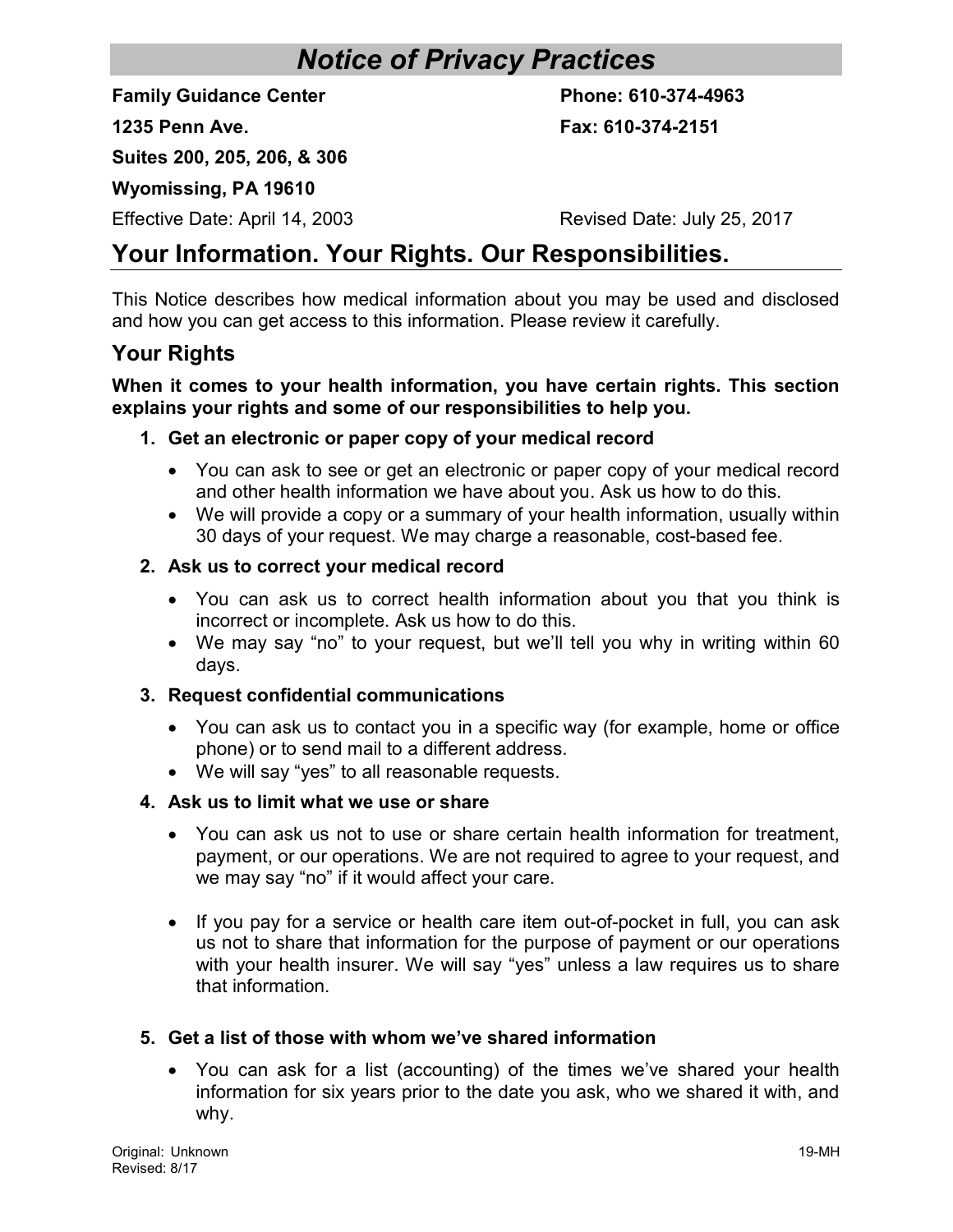We will include all the disclosures except for those about treatment, payment, and health care operations, and certain other disclosures (such as any you asked us to make). We'll provide one accounting a year for free but will charge a reasonable, cost-based fee if you ask for another one within 12 months.

# 6. Get a copy of this Privacy Notice

 You can ask for a paper copy of this Notice at any time, even if you have agreed to receive the Notice electronically. We will provide you with a paper copy promptly.

# 7. Choose someone to act for you

- If you have given someone medical power of attorney or if someone is your legal guardian, that person can exercise your rights and make choices about your health information.
- We will make sure the person has this authority and can act for you before we take any action.

# 8. File a complaint if you feel your rights are violated

- You can complain if you feel we have violated your rights by contacting us using the information at the end of this document.
- You can file a complaint with the U.S. Department of Health and Human Services Office for Civil Rights by sending a letter to 200 Independence Avenue, S.W., Washington, D.C. 20201, calling 1-877-696-6775.Avenue, S.W., Washington, D.C. 20201, calling 1-877-696-6775, or visiting: www.hhs.gov/ocr/privacy/hippa/complaints/.
- We will not retaliate against you for filing a complaint.

# Your Choices

### For certain health information, you can tell us your choices about what we share.

If you have a clear preference for how we share your information in the situations described below, talk to us. Tell us what you want us to do, and we will follow your instructions.

### 1. In the situations below, you have both the right and choice to tell us to:

- Share information with your family, close friends, or others involved in your care
- Share information in a disaster relief situation
- Include your information in a hospital directory

If you are not able to tell us your preference, for example if you are unconscious, we may go ahead and share your information if we believe it is in your best interest. We may also share your information when needed to lessen a serious and imminent threat to health or safety.

#### 2. In the situations below, we never share your information unless you give us written permission:

- Marketing purposes
- Sale of your information
- Most sharing of psychotherapy notes

### 3. In the case of fundraising: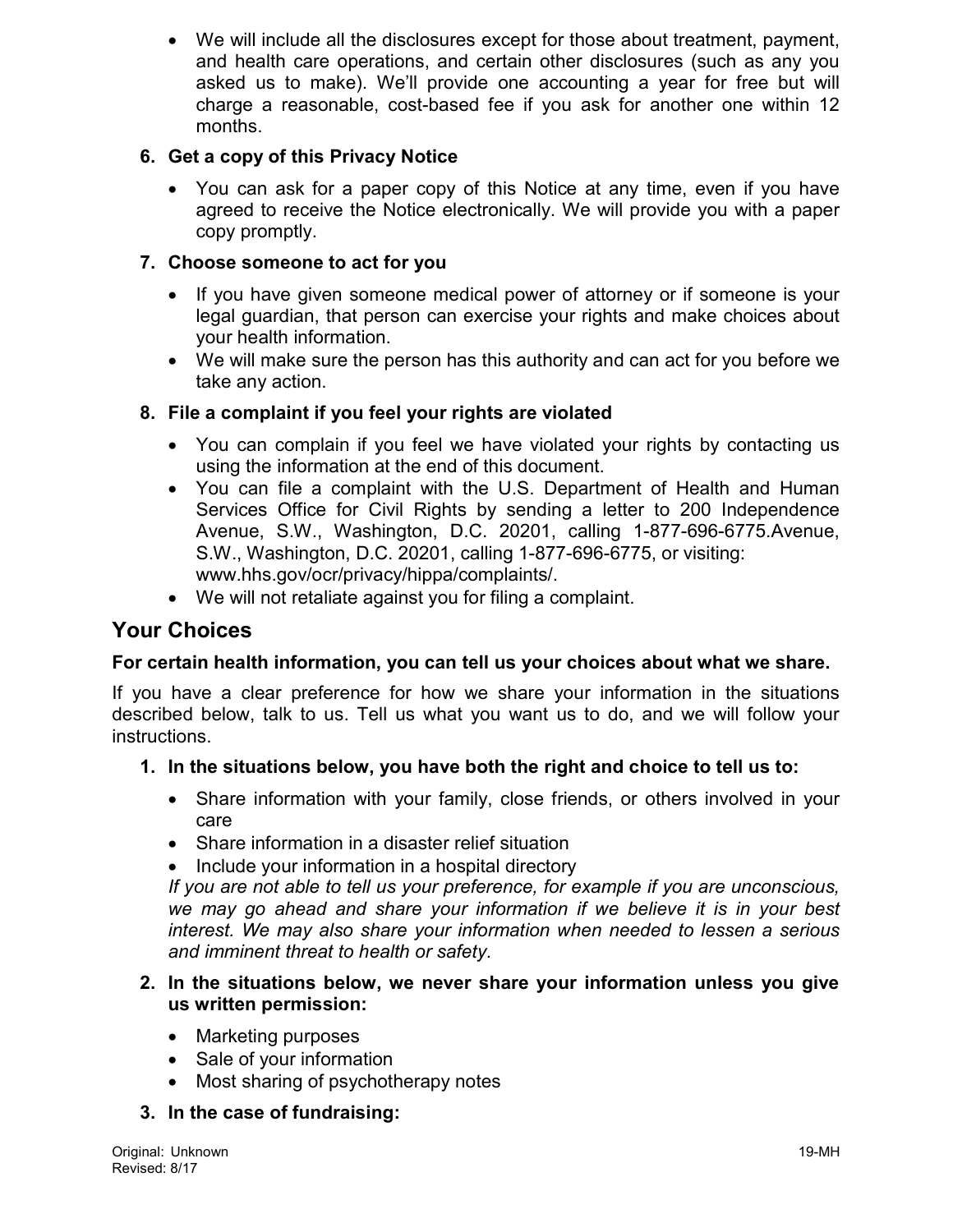We may contact you for fundraising efforts, but you can tell us not to contact you again.

# Our Uses and Disclosures

### How do we typically use or share your health information?

We typically use or share your health information in the following ways:

- 1. Treat you
	- We can use your health information and share it with other professionals who are treating you. Example: A doctor treating you for an injury asks another doctor about your overall health condition.

#### 2. Run our organization

 We can use and share your health information to run our practice, improve your care, and contact you when necessary. Example: We use health information about you to manage your treatment and services.

#### 3. Bill for your services

 We can use and share your health information to bill and get payment from health plans or other entities.

Example: We give information about you to your health insurance plan so it will pay for your services.

# How Else Can We Use or Share Your Health Information?

We are allowed or required to share your information in other ways – usually in ways that contribute to the public good, such as public health and research. We have to meet many conditions in the law before we can share your information for these purposes. For more information, see:

www.hhs.gov/ocr/privacy/hipaa/understanding/consumers/index.html.

### 1. Help with public health and safety issues

We can share health information about you for certain situations such as:

- Preventing disease
- Helping with product recalls
- Reporting adverse reactions to medications
- Reporting suspected abuse, neglect, or domestic violence
- Preventing or reducing a serious threat to anyone's health or safety

#### 2. Do research

We can use or share your information for health research.

#### 3. Comply with the law

We will share information about you if state or federal laws require it, including with the Department of Health and Human Services if it wants to see that we're complying with federal privacy law.

#### 4. Respond to organ and tissue donation requests